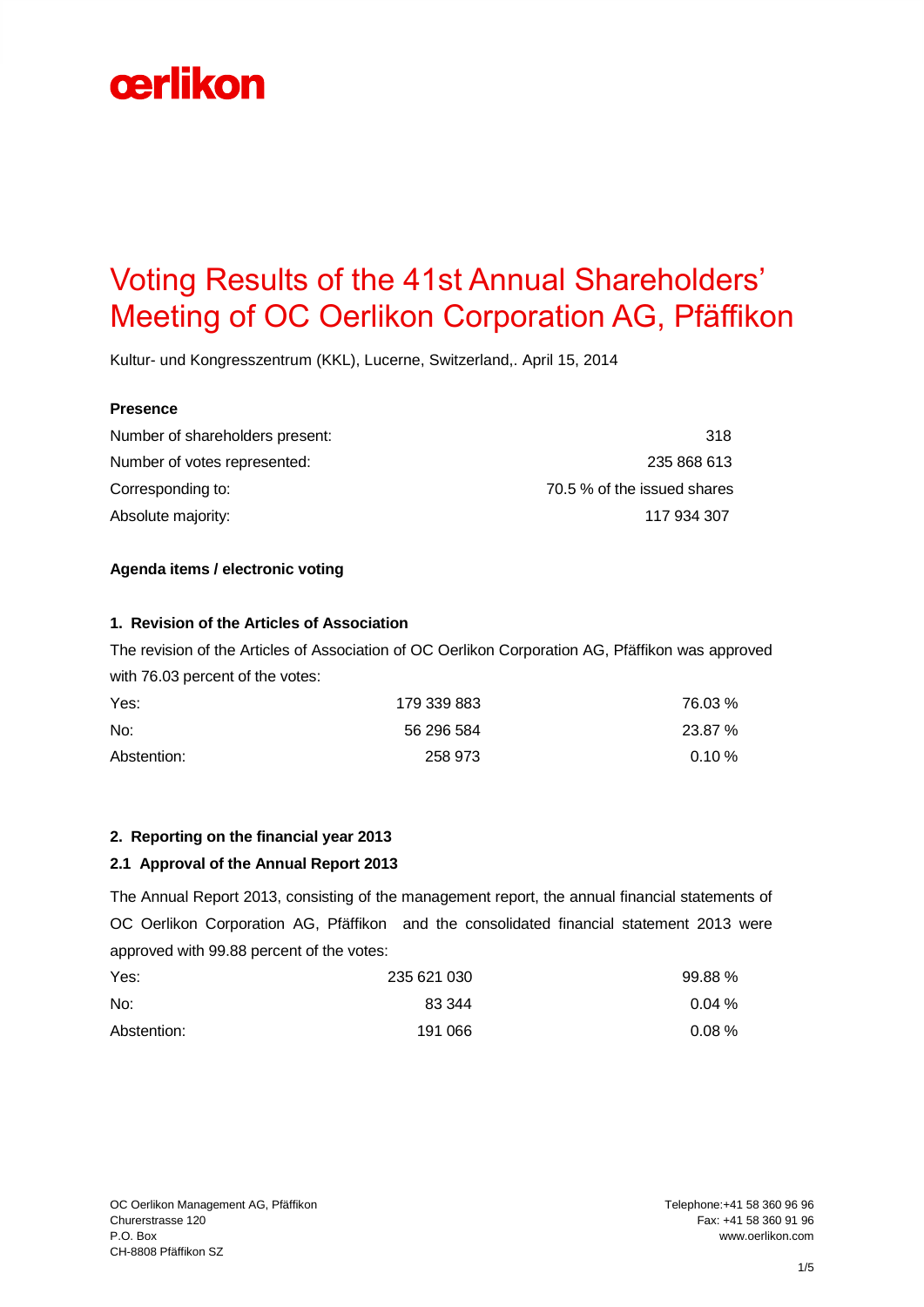# cerlikon

### **2.2. Consultative vote on the Remuneration Report 2013**

The Shareholders' Meeting approved the Remuneration Report 2013 (page 76-85) of the Annual Report 2013 in a non-binding consultative vote with 93.40 percent of the votes:

| Yes:        | 220 317 052 | 93.40 %  |
|-------------|-------------|----------|
| No:         | 13 052 406  | 5.53%    |
| Abstention: | 2 523 982   | $1.07\%$ |

### **3. Allocation of the 2013 available earnings and distribution of dividend from reserves from capital contributions**

### **3.1. Allocation of the 2013 earnings**

The Shareholders' Meeting approved to carry forward the 2013 available earnings of CHF 552 704 337 with 99.95 percent of the votes:

| Yes:        | 235 774 037 | 99.95% |
|-------------|-------------|--------|
| No:         | 28 008      | 0.01%  |
| Abstention: | 91 395      | 0.04%  |

### **3.2. Distribution of Dividend from reserves from capital contributions**

The Shareholders' Meeting approved the proposed distribution of a dividend from reserves from capital contributions (without withholding tax) of CHF 0.27 on dividend bearing shares with a nominal value of CHF 1.00 each with 99.93 percent of the votes:

| Yes:        | 235 719 838 | 99.93 % |
|-------------|-------------|---------|
| No:         | 78 701      | 0.03%   |
| Abstention: | 94 901      | 0.04%   |

### **4. Discharge of the members of the Board of Directors and the Executive Management for the financial year 2013**

The Shareholders' Meeting granted the discharge to the members of the Board of Directors and the Executive Management for the financial year 2013 with 95.20 percent of the votes:

| Yes:        | 86 672 929 | 95.20 %  |
|-------------|------------|----------|
| No:         | 2 387 239  | 2.62%    |
| Abstention: | 1988328    | $2.18\%$ |

Fax: +41 58 360 91 96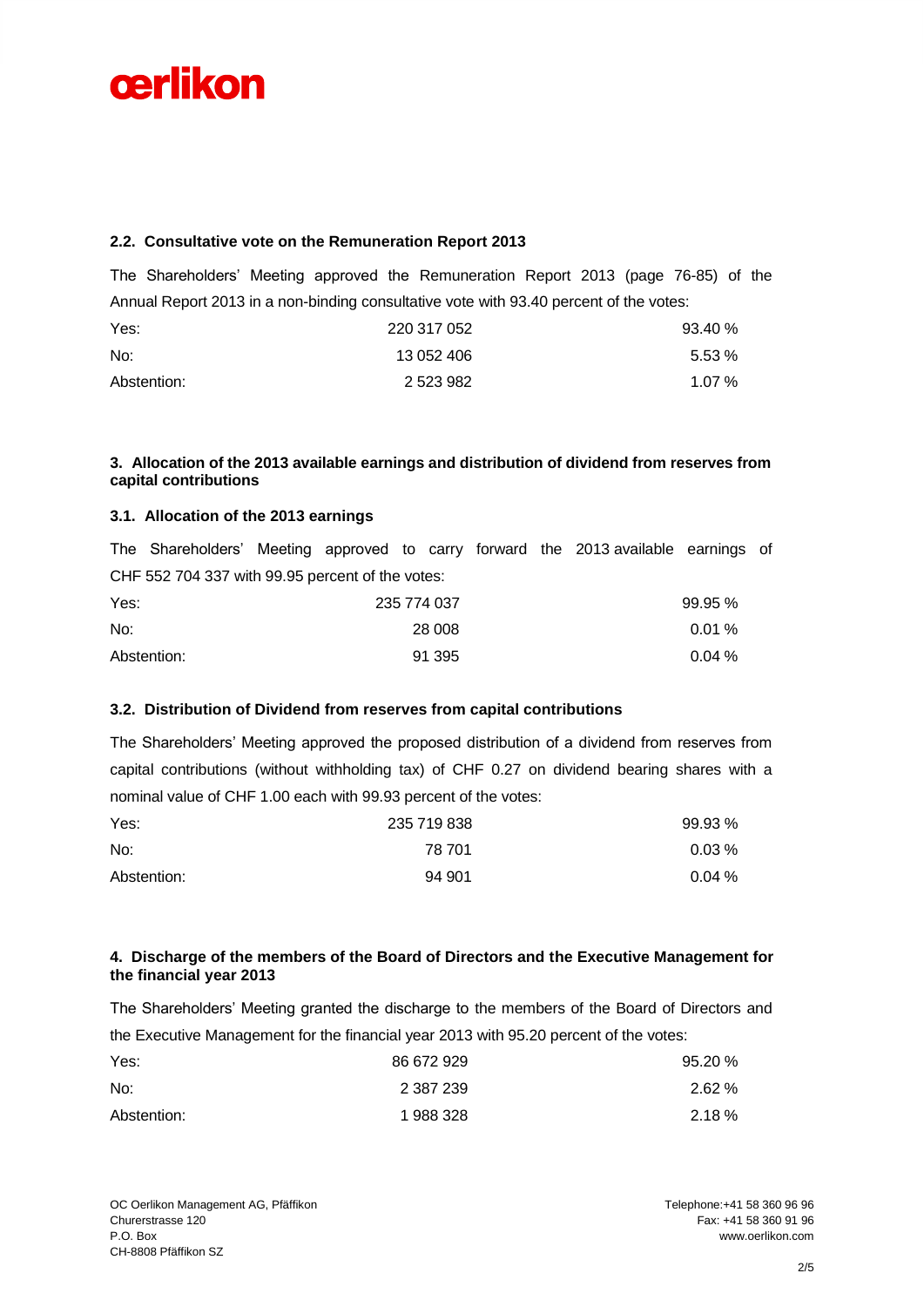# cerlikon

### **5. Elections to the Board of Directors and the Human Resources Committee**

# **5.1. Mr. Tim Summers**

Mr. Tim Summers was re-elected as Chairman of the Board of Directors and member of the Human Resources Committee for a one-year term of office until completion of the next Annual Shareholders' Meeting with 78.55 percent of the votes:

| Yes:        | 185 285 351 | 78.55 %  |
|-------------|-------------|----------|
| No:         | 50 376 890  | 21.36 %  |
| Abstention: | 231 199     | $0.09\%$ |

### **5.2. Mr. Carl Stadelhofer**

Mr. Carl Stadelhofer was re-elected as Director and member of the Human Resources Committee for a one-year term of office until completion of the next Annual Shareholders' Meeting with 74.75 percent of the votes:

| Yes:        | 176 322 713 | 74.75 %  |
|-------------|-------------|----------|
| No:         | 59 383 349  | 25.17 %  |
| Abstention: | 187 378     | $0.08\%$ |

# **5.3. Mr. Hans Ziegler**

Mr. Hans Ziegler was re-elected as Director and member of the Human Resources Committee for a one-year term of office until completion of the next Annual Shareholders' Meeting with 77.24 percent of the votes:

| Yes:        | 182 199 511 | 77.24 %    |
|-------------|-------------|------------|
| No:         | 53 512 507  | 22.69 %    |
| Abstention: | 181 422     | $0.07\ \%$ |

# **5.4. Mr. Kurt J. Hausheer**

Mr. Kurt J. Hausheer was re-elected as Director for a one-year term of office until completion of the next Annual Shareholders' Meeting with 99.17 percent of the votes:

| Yes:        | 233 943 862 | 99.17 %  |
|-------------|-------------|----------|
| No:         | 1 760 870   | 0.75%    |
| Abstention: | 188708      | $0.08\%$ |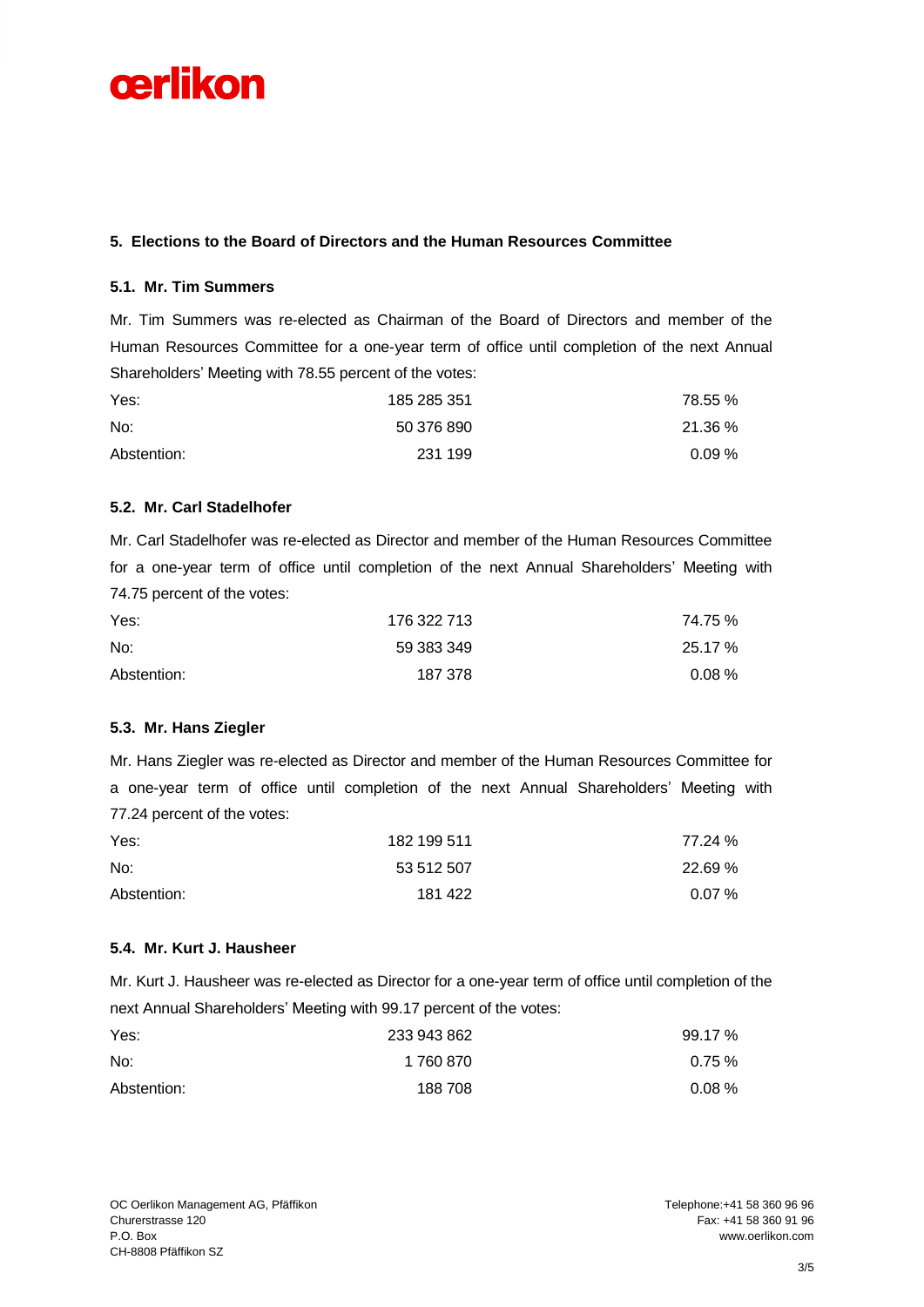

### **5.5. Mr. Mikhail Lifshitz**

Mr. Mikhail Lifshitz was re-elected as Director for a one-year term of office until completion of the next Annual Shareholders' Meeting with 73.25 percent of the votes:

| Yes:        | 172 783 941 | 73.25 % |
|-------------|-------------|---------|
| No:         | 62 829 281  | 26.63 % |
| Abstention: | 279 281     | 0.12%   |

### **5.6. Mr. Gerhard Pegam**

Mr. Gerhard Pegam was re-elected as Director for a one-year term of office until completion of the next Annual Shareholders' Meeting with 99.22 percent of the votes:

| Yes:        | 234 055 243 | 99.22 %  |
|-------------|-------------|----------|
| No:         | 1 620 573   | $0.69\%$ |
| Abstention: | 216 687     | $0.09\%$ |

# **6. Election of the Auditors**

The Shareholders' Meeting re-elected KPMG AG, Zurich, as auditor for a period of one year with 95.32 percent of the votes:

| Yes:        | 224 852 197 | 95.32 %  |
|-------------|-------------|----------|
| No:         | 10 871 999  | 4.61 %   |
| Abstention: | 168 307     | $0.07\%$ |

### **7. Election of the Independent Proxy**

The Shareholders' Meeting elected Proxy Voting Services GmbH, Zurich, as Independent Proxy for a one-year term of office until completion of the Annual General Meeting of Shareholders 2015 with 99.89 percent of the votes:

| Yes:<br>No: | 235 630 801 | 99.89% |
|-------------|-------------|--------|
|             | 73 855      | 0.03%  |
| Abstention: | 187847      | 0.08%  |